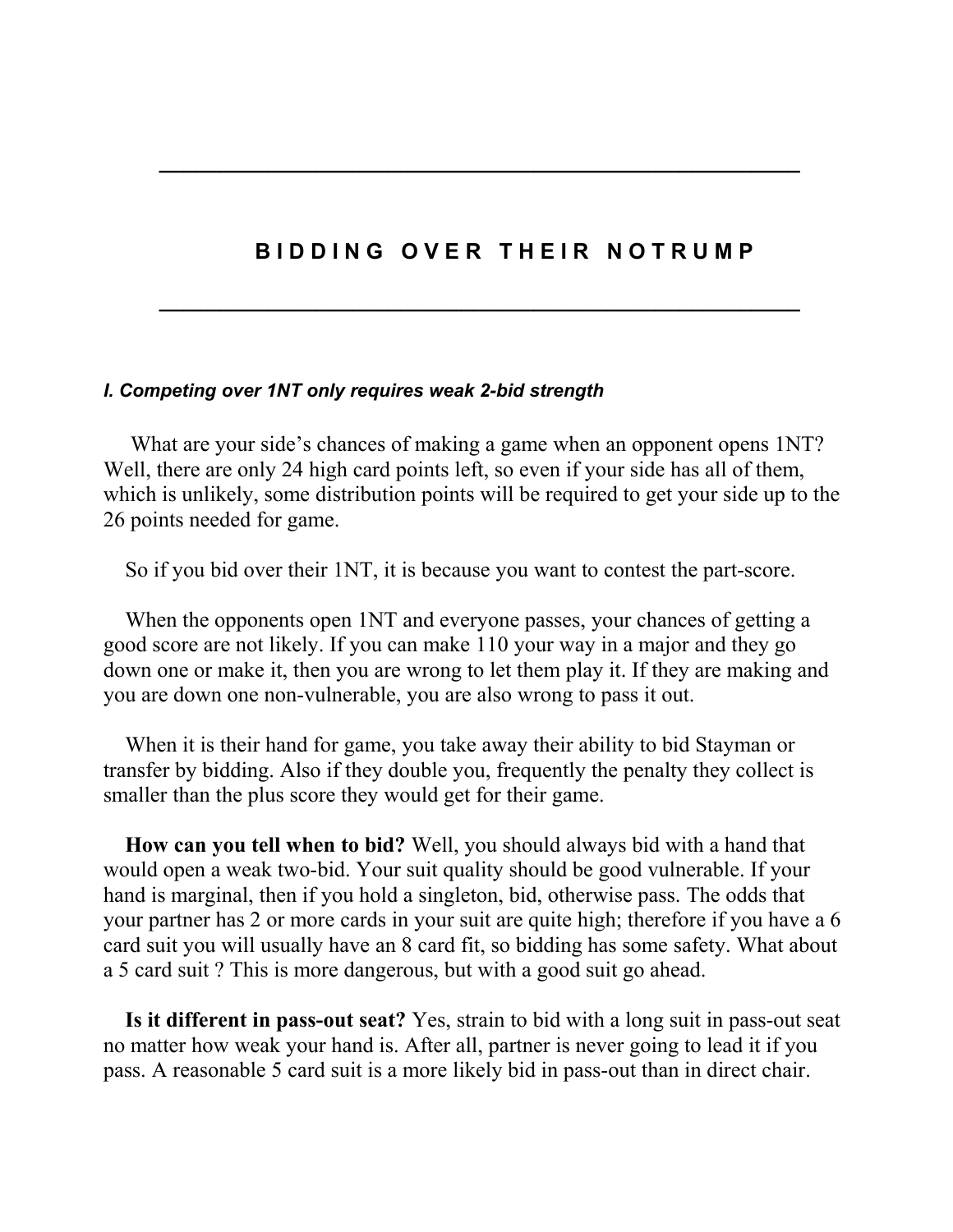**Is jumping to the 3 level still preemptive?** Yes, but it is important to have a decent suit since it is easy for them to double for penalties.

**What about Mel's rule of 8?** If you are unsure whether to bid or not then by all means use Mel Colchamiro's rule of 8. See his book "How You Can Play Like An Expert" for the details. The rule, in summary, is as follows: when you have 6 or more points, subtract your losing tricks from the total number of cards contained in the two longest suits. If the result is a number of 2 or more, then the player should compete with a bid. Personally I don't always wait for six points, with a major that is KJ10987 I would bid no matter what the rest of the hand was. If you are unfamiliar with losing trick count see our *ScoreCard* article on the subject (August 2011) now posted at [http://d17acbl.org](http://d17acbl.org/) – or read Ron Klinger's book on that subject or even look it up in the Bridge Encyclopedia.

**Exercise 1**. Left hand opponent opens 1NT, 16-18, and you hold the following hands, non-vulnerable versus vulnerable:

Would you bid in direct seat ? Would you bid in pass-out seat ? Would you bid vulnerable ?

| 543<br>J10987<br>32<br>K54 | K76<br>K0542<br>K532 | AKOJ1074<br>87<br>J98 | OJ10765<br>K72<br>J87 | KJ9873<br>84<br>96<br>965 |
|----------------------------|----------------------|-----------------------|-----------------------|---------------------------|
| Direct                     | Direct               | Direct                | Direct                | Direct                    |
| Pass-out                   | Pass-out             | Pass-out              | Pass-out              | Pass-out                  |
| Vul                        | Vul                  | Vul                   | Vul                   | Vul                       |

#### *II. Conventional Bids over their 1NT: Landy and Cappelletti*

 Major suits, as usual, are more important than minor suits, when competing over the opponents 1NT. The reason for this is that often when you are making, they would have been going down and  $+110$  is better than  $+100$  or  $+50$ . If they are vulnerable, down one is plus 100 for your side; but making 2♣ is only plus 90; so when you hold a minor, often defending is the better proposition.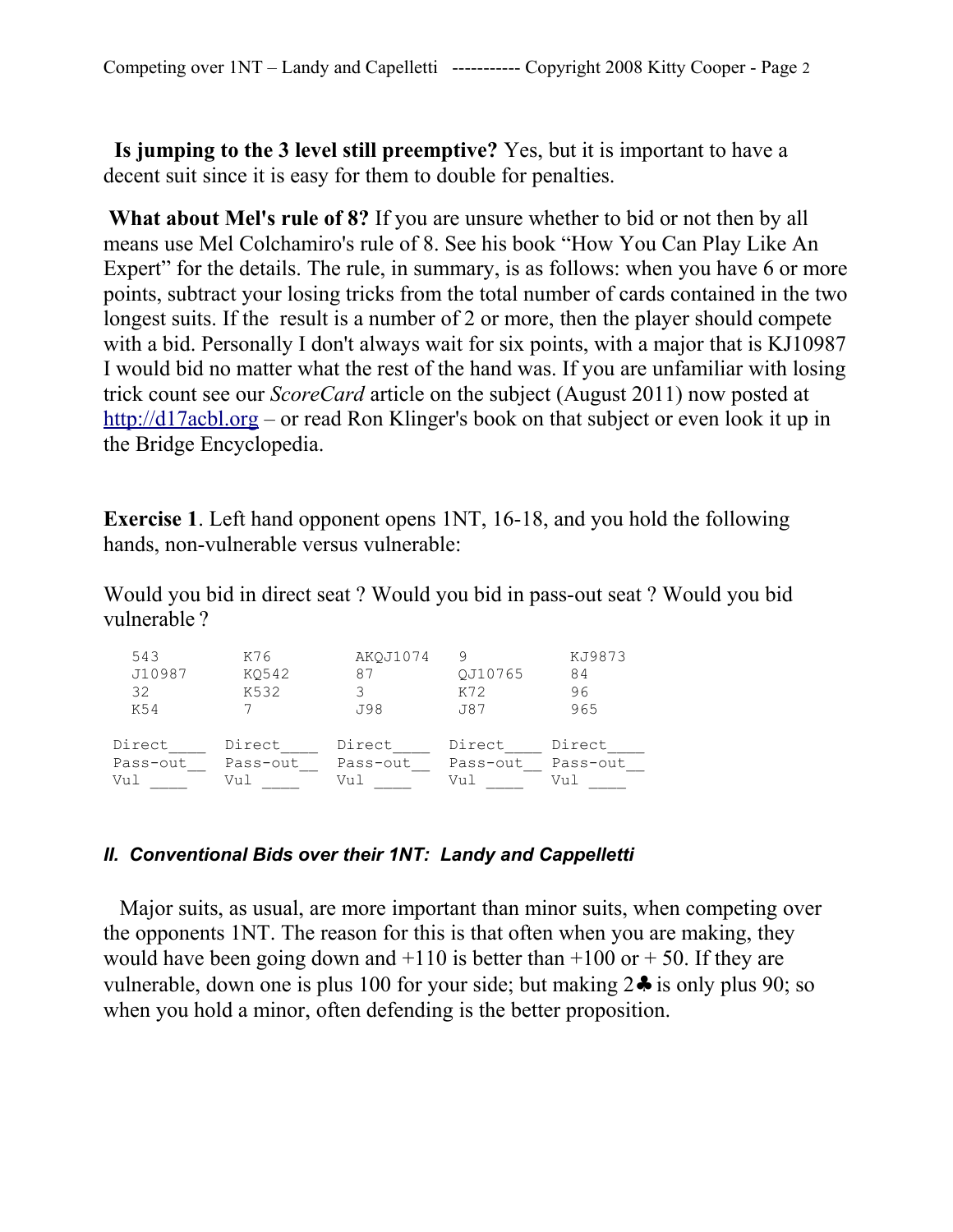When you have 5-4 distribution, the chance that your side has an 8 card fit is quite high, but if you bid your 5 card suit you will lose the 4-4 fit. It clearly would be nice to have a way to indicate this hand type to partner.

 The first convention devised for this purpose was Landy; that's Stayman for the opposition. If your right-hand opponent opens 1NT a bid of 2♣ asks partner to bid a major; it usually shows a hand that is 5-4 or 5-5 in the majors.

 A better convention however is Cappelletti, which lets you show all your 5-4 hands which include a 5 card major. Thus allowing you to take a bid whenever you have a reasonable 5 card major with the safety of escaping to your other suit. This is done as follows:

- 2 $\clubsuit$  a 1 suited hand (usually  $\leftrightarrow$ ,  $\bullet$ , or  $\spadesuit$  with a 6 card suit)
- 2♦ both majors: 5-5, 5-4, or 4-5
- $2\bullet$  a 5 card  $\bullet$  suit with a 4 card minor
- 2 $\uparrow$  a 5 card  $\uparrow$  suit with a 4 card minor
- 2NT both minors 5-5+ (still the unusual NT)

 The main problem with this convention is remembering that 2 of a major shows a 2 suited hand. Partner bids 2NT to ask for the minor.

Some other popular methods that people play over the opponent's One Notrump are DONT, Hello, Meckwell,and Woolsey. One problem with many of these is losing the penalty double, which is particularly uncomfortable against a weak notrump. Some people resolve that by playing differently against weak or strong notrumps. Then the issue becomes which is which. Is 12-15 weak? Is 14-16 strong? In my own partnerships I define strong as any range that includes 16.

Here is a quick summary of the some of these conventions:

# DONT:

- Dbl Any 1 suited hand
- 2 $\div$  4+ clubs and a higher suit
- $2 \cdot 4 +$  diamonds and a higher suit
- $2\bullet$  both majors
- 2♠ A Spade suit with a worse hand than if you start with double (or a better hand, up to your partnership to decide)
- 2NT both minors 5-5+ (still the unusual NT)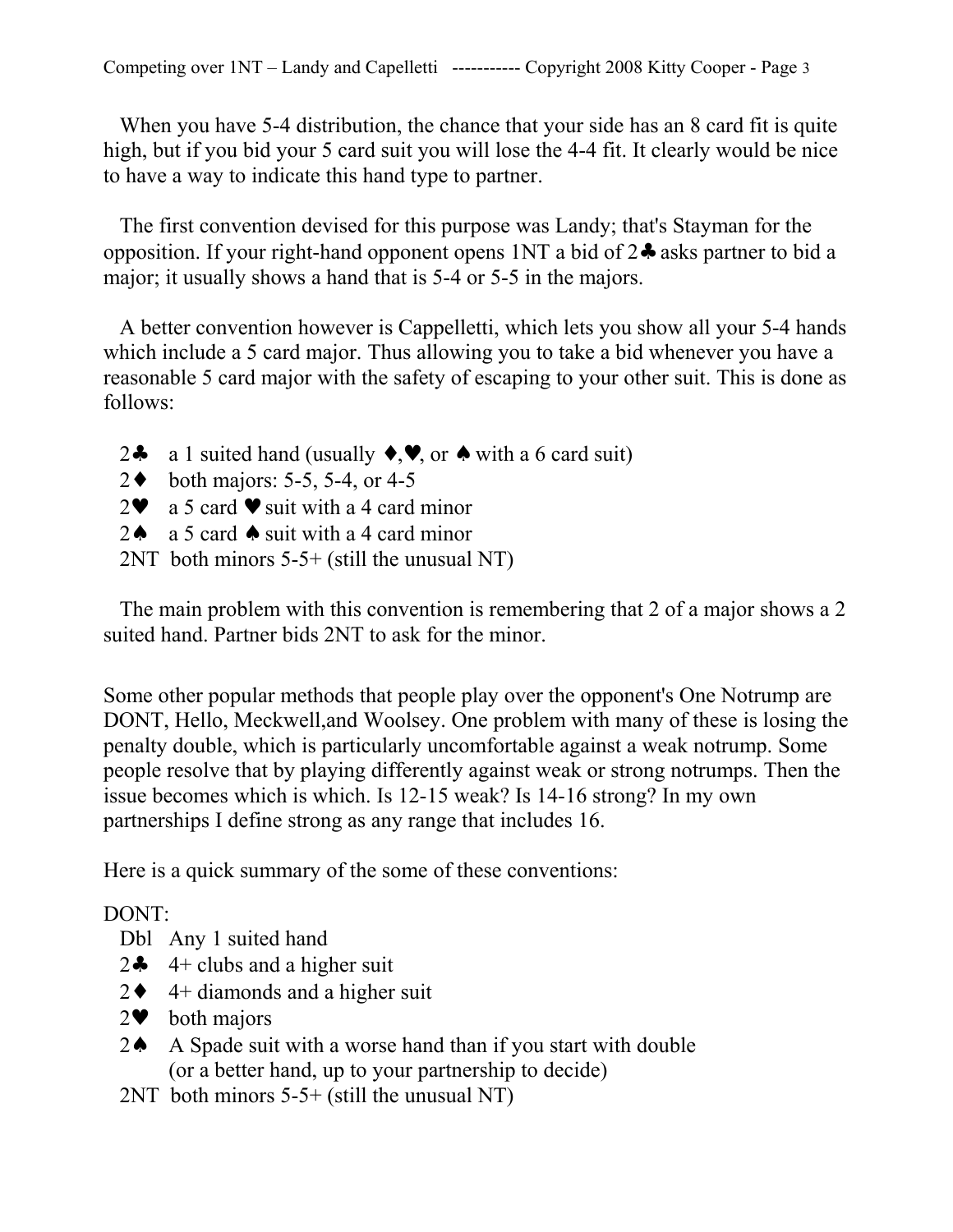## HELLO

- 2♣ Either Diamonds or one minor and one major
- 2♦ Hearts
- 2♥ both majors: 5-5, 5-4, or 4-5
- 2♠ Spades
- 2NT Clubs
- $3\clubsuit$  both minors  $5-5+$
- $3\bullet$  both majors  $5+5+$  with enough plaing strength to invite game

Newer popular conventions are Meckwell and Woolsey. [http://www.bridgeguys.com](http://www.bridgeguys.com/) is a good source for finding how these conventions are played.

**Exercise 2**. Right hand opponent opens 1NT, 16-18, and you hold the following hands, non-vulnerable, make a bid playing the Cappelletti system over 1NT.

| 543<br>J10987<br>32<br>K54 | K762<br>KO543<br>K5<br>75 | A0674<br>8<br>K432<br>J98 | 98<br>OJ10765<br>K7<br>J87 | KJ9873<br>84<br>96<br>J65 |
|----------------------------|---------------------------|---------------------------|----------------------------|---------------------------|
| Direct                     | Direct                    | Direct                    | Direct                     | Direct                    |
| Pass-out                   | Pass-out                  | Pass-out                  | Pass-out                   | Pass-out                  |
| Vul                        | Vul                       | Vul                       | Vul                        | Vul                       |
| K854                       | 73                        | AK674                     | AJ1098                     | K9873                     |
| J10987                     | KO743                     | 87                        | OJ1076                     | A054                      |
| $\mathcal{L}$              | K534                      | 743                       | K7                         | 96                        |
| KO4                        | 75                        | J98                       | 7                          | J6                        |
| Direct                     | Direct                    | Direct                    | Direct                     | Direct                    |
| Pass-out                   | Pass-out                  | Pass-out                  | Pass-out                   | Pass-out                  |
| Vul                        | Vul                       | Vul                       | Vul                        | Vul                       |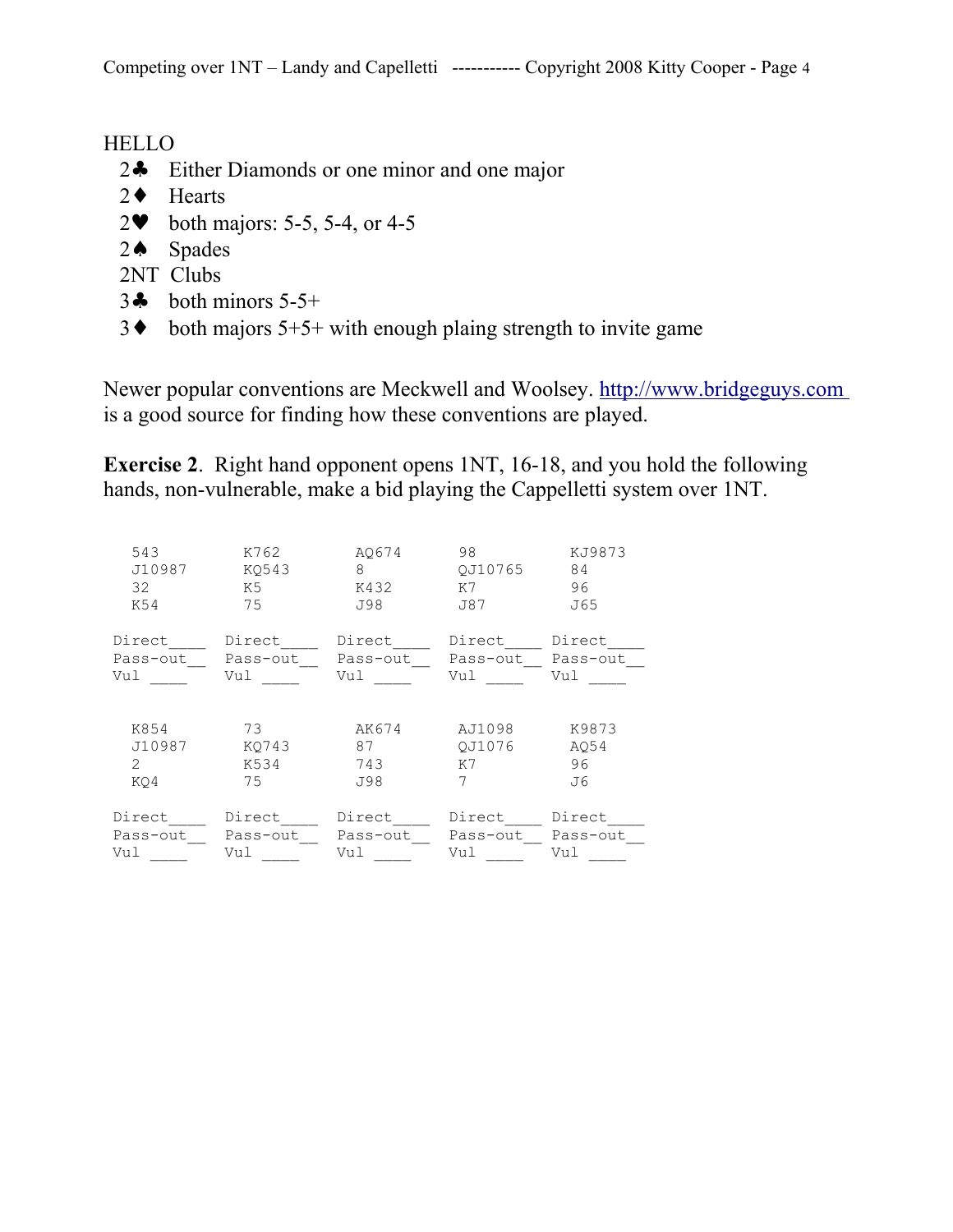#### *III. Responding to Partner's Cappelletti bid*

 Unless you have an enormous distributional fit, game is just not in the picture. Say you have a balanced 18 count, that just means that partner has bid on 6 points. In the rare case where your hand is worth a game try you bid 2NT, just as you would over a weak 2 bid.

Normal responses are:

to 2♣ showing a 1 suited hand (usually D,H, or S, usually 6 cards)

2 $\bullet$  asks partner to bid their suit (or pass with  $\bullet$ s)

other bids are natural and non-forcing except 2NT, game try

- to  $2\bullet$  both majors: 5-5, 5-4, or 4-5
	- 2♥/♠ responder normally bids their better major (jumping to 3 is pre-emptive with 4 trump and a singleton)

other bids are natural and non-forcing except 2NT, game try

- to  $2\bullet$  or  $2\bullet$  a 5 card major suit with a 4 card minor
	- 2NT asks which minor suit (return to major next is a game try)

other bids are natural and non-forcing

2NT both minors 5-5+ (still the unusual NT)

responder bids their better minor at the appropriate level

other bids are natural and non-forcing